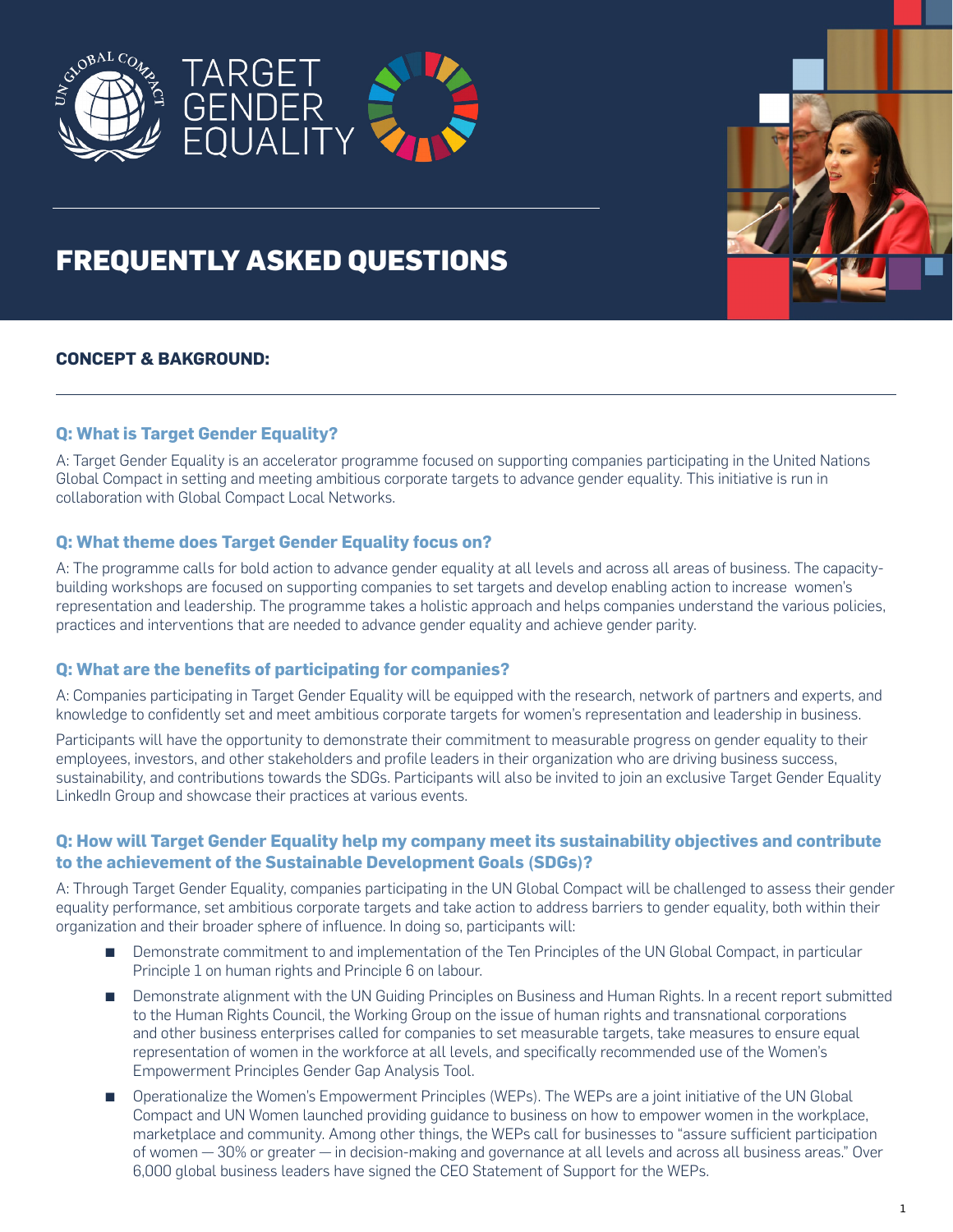- Directly support the achievement of Goal 5 of the 2030 Agenda for Sustainable Development. Specifically, Goal 5.5 calls for women's full participation and equal opportunities for leadership at all levels of decision-making, including in economic life, by 2030.
- **EXP** Create positive impact across the Sustainable Development Goals. Research shows that women's leadership and economic empowerment is a catalyst for progress on a range of goals, from education (Goal 4) and health (Goal 3) to poverty alleviation (Goal 1) and climate action (Goal 13).
- **Example 1** Strengthen their ESG performance. According to a meta analysis commissioned by the International Finance Corporation, there is a positive correlation between women's representation in leadership and ESG performance.

## **Q: How is Target Gender Equality related to the Women's Empowerment Principles?**

A: The Women's Empowerment Principles (WEPs) were launched by the UN Global Compact and UN Women in 2010 and have been signed by 6,000+ companies. They provide a holistic framework for business on how to empower women in the workplace, marketplace and community. The WEPs CEO Statement of Support provides an opportunity for business leaders to signal their support for gender equality.

Target Gender Equality builds on and supports the objectives of the WEPs by helping companies set and meet ambitious targets for women's representation and leadership in business – a key component of the WEPs. The WEPs will inform discussions and help companies navigate potential barriers and opportunities. Among other things, participants will use the WEPs Gender Gap Analysis Tool to get a holistic understanding of their gender equality performance and to assess current policies and practices. The WEPs CEO Statement sign-on process is managed by UN Women. While we encourage companies participating in Target Gender Equality to sign the Women's Empowerment Principles, it is not mandatory in order to participate in the programme. Learn more [here](https://www.unglobalcompact.org/take-action/action/womens-principles).

# **Q: What is the impact of Target Gender Equality to date?**

A: As a result of Target Gender Equality, participating companies have committed to hundreds of interventions, policies and programmes aimed at advancing gender equality in their companies, including fostering professional development opportunities for women such as establishing mentorship networks, revising hiring practices such as ensuring gender-balanced interview panels, raising awareness for gender equality through trainings and communications campaigns, Tackling stereotypes such as by ensuring gender-inclusive language, implementing flexible and family-friendly workplace practices or increasing efforts to close the gender pay gap. More than 90% of Target Gender Equality participants either have targets for gender equality in place, are adapting existing targets or drafting new targets. 83% of companies are building a new Action Plan or adapting an existing Action Plan based on learnings from Target Gender Equality. We know that meaningful and lasting progress takes time which is why we are tracking efforts of participating companies on a regular basis. More details can be found on this [webpage](https://unglobalcompact.org/take-action/target-gender-equality/impact).

# **PRE-REQUISITES & KNOWLEDGE LEVEL:**

## **Q: My company is not part of the UN Global Compact. Can we join Target Gender Equality?**

A: Target Gender Equality is an accelerator programme for companies of the UN Global Compact. If your company has not yet joined the UN Global Compact, please learn how to do so [here](https://www.unglobalcompact.org/take-action/target-gender-equality).

# **Q: My company has signed the CEO Statement of Support for the WEPs. Can we join Target Gender Equality?**

A: Yes. Target Gender Equality supports you in translating your existing commitment to women's empowerment into concrete action.

## **Q: My company has not signed the Women's Empowerment Principles – can I join regardless?**

A: Yes. While Target Gender Equality builds on and advances the Women's Empowerment Principles, signing the WEPs is encouraged but not mandatory.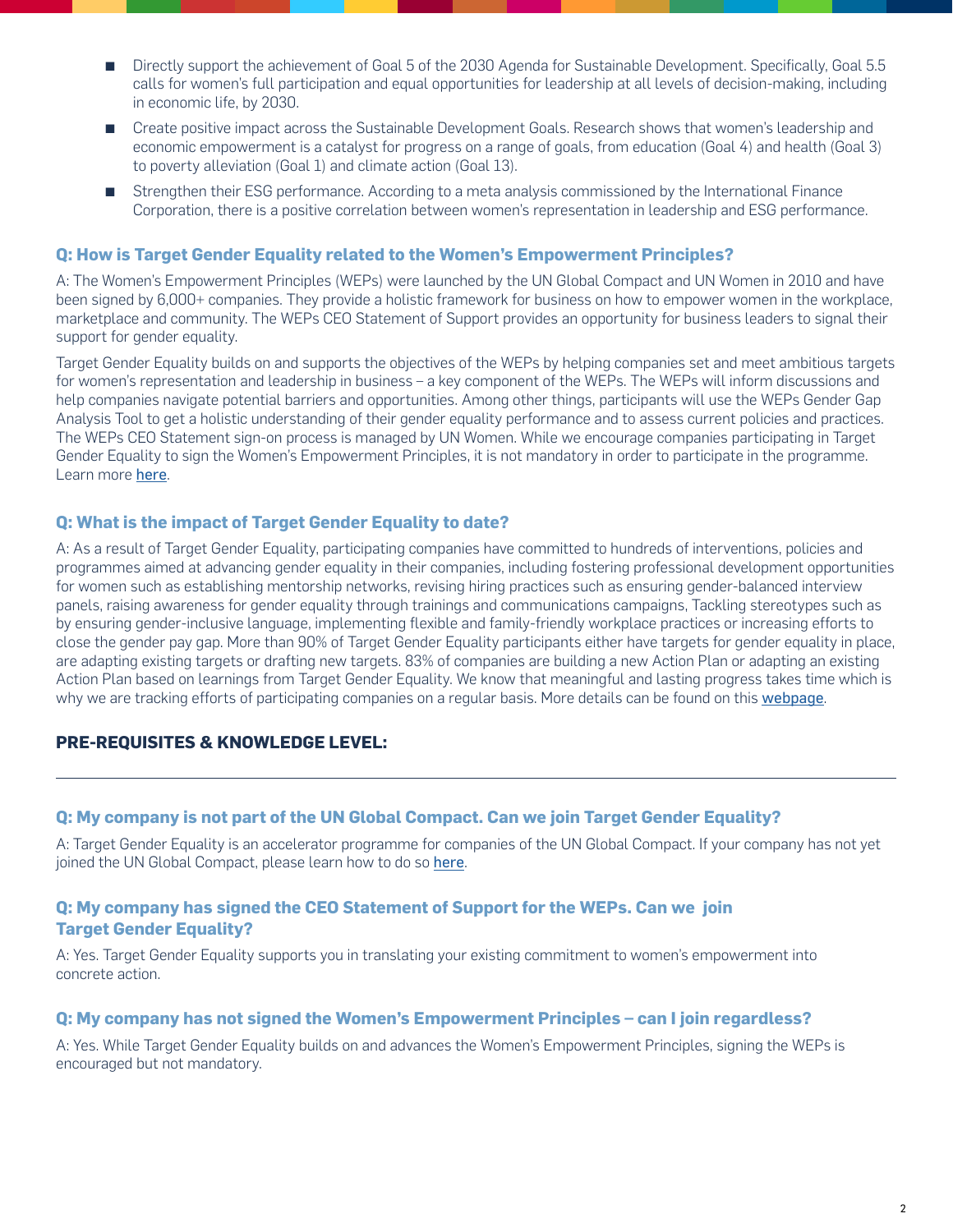# **Q: My company is just getting started on our journey to advance gender equality. Is Target Gender Equality an appropriate programme for us to participate in?**

A: Absolutely. The Target Gender Equality programme starts by helping companies understand their current gender equality performance through facilitated use of the WEPs Gender Gap Analysis Tool, identifying strengths and areas for improvement. Participants will also be introduced to the latest research supporting the business case for women's representation and leadership. A series of three in-country workshops will then help participating companies generate concrete action plans to set and meet corporate targets for women's representation and leadership in business, unique to their company context and performance status. While participating companies are encouraged to be ambitious, the programme emphasizes continuous progress. Participating companies will also expand their network of UN partners, peers and experts that can further assist them in meeting their gender equality goals.

# **Q: My company is from a traditionally very male-dominated industry and we have a very low percentage of women in our overall workforce. Is Target Gender Equality a good fit for us?**

A: Absolutely. In previous years, companies participating In Target Gender Equality have come from a variety of industries many of which are traditionally male-dominated sectors such as technology, construction, engineering, manufacturing, transportation, agriculture or finance. You will be able to access good practices from several companies from across industries to learn about how they were able to get started and progress on their gender equality journey. During workshops the programme unpacks which internal and external factors to consider when setting an ambitious but achievable target, regardless of how low your starting point might be.

# **Q: I already participated in Target Gender Equality in previous years – can I join again?**

A: It depends. If you missed various workshops and would like to catch up together with a new group of peer companies, or if your team fully restructured requiring you to start over, you are welcome to sign up for Target Gender Equality 2022. If you completed the full programme in previous years, we encourage you to start implementing your plans and stay engaged through further accountability, engagement and learning opportunities.

# **TARGET SETTING:**

# **Q: My company does not currently have a corporate target in place to advance women's representation and leadership. Can we participate without having a target in place?**

A: Yes. The purpose of Target Gender Equality is to help companies set and meet ambitious targets for women's representation and leadership in business. Companies do not need to have targets in place in order to participate. Through Target Gender Equality, we aim to provide participating companies with the research, knowledge and network of partners needed to confidently set and meet corporate targets for gender equality.

# **Q: My company already has targets in place to advance women's representation and leadership in business. Is Target Gender Equality an appropriate programme for us to participate in?**

A: Yes. Companies that already have targets in place will benefit from engaging with experts and engaging in peer-to-peer learning. In addition to uncovering strategies to fast-track progress toward existing targets, companies may be inspired to raise the ambition of their targets to better align with the Global Goals and stakeholder expectations or improve their target through additional tracking and accountability mechanisms. Participating in Target Gender Equality also provides a platform for leading companies to share their experiences and showcase progress made.

## **Q: Is my company obligated to announce a public target at the end of the programme?**

A: No. While we encourage transparency and external reporting, your company is under no obligation to publicly communicate a specific target after the programme. We recognize that each gender equality journey depends on the company's specific context. While some are ready to announce new targets upon the completion of the programme, for others it might take longer to formulate their next steps.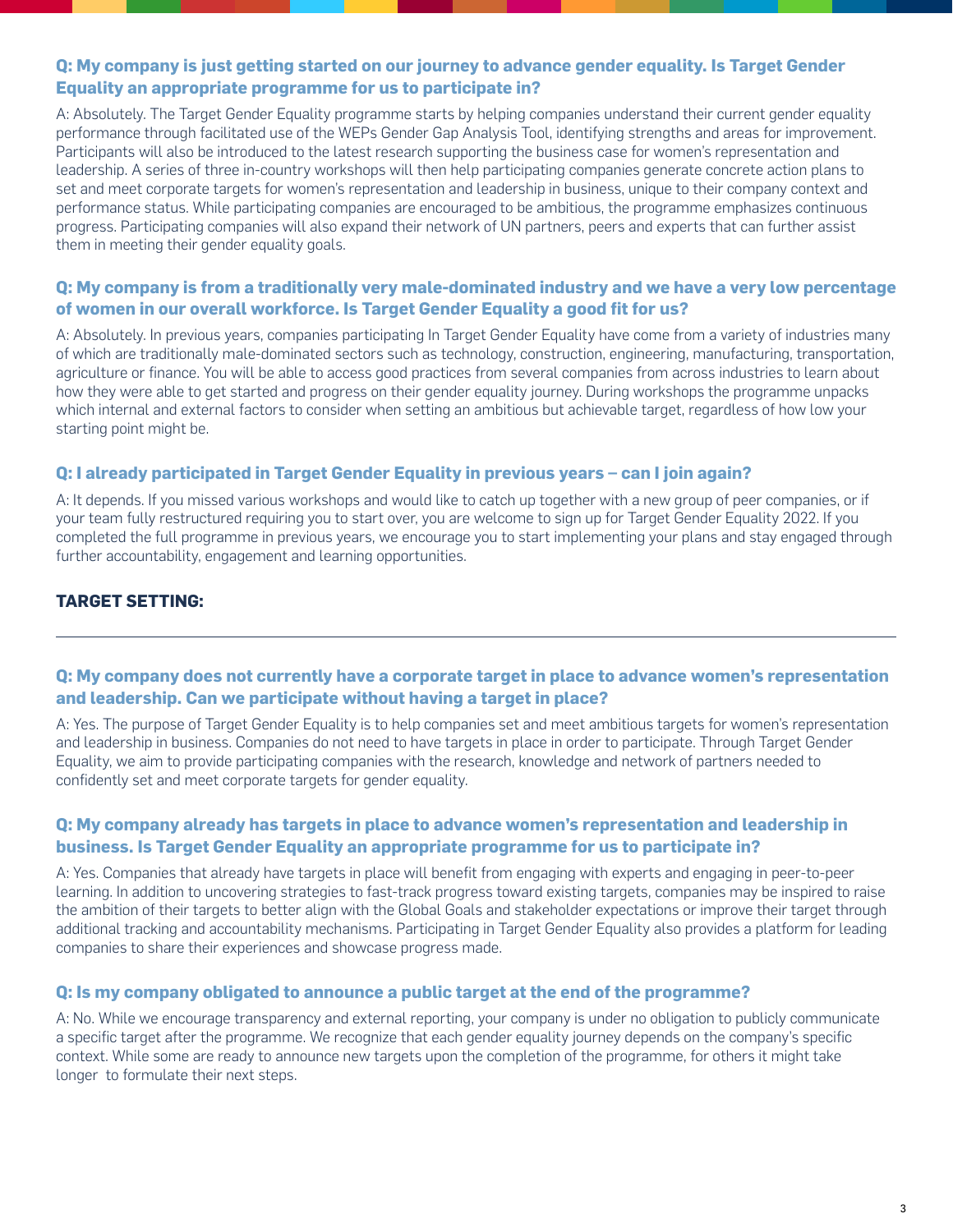## **Q: Where and how will programmatic outcomes including targets be featured?**

A: We encourage you to share your targets and forward-looking actions with the UN Global Compact Team to track collective outcomes, as well as include them in your Communication on Progress (CoP) submitted annually as part of your participation in the UN Global Compact. There are further communication opportunities to showcase your actions in the Target Gender Equality newsletter and webpage as well as at UN Global Compact events. The UN Global Compact Team will also be in touch with you on an annual basis encouraging you to confidentially share your progress in a survey.

# **Q: How many companies that previously participated in Target Gender Equality have set targets?**

A: More than 90% of Target Gender Equality participants either have targets for gender equality in place, are adapting existing targets or drafting new targets. 83% of companies are building new Action Plan or adapting existing Action Plan based on learnings from Target Gender Equality. In addition, as a result of Target Gender Equality, participating companies have committed to hundreds of interventions, policies and programmes aimed at advancing gender equality in their companies, including fostering professional development opportunities for women such as establishing mentorship networks, revising hiring practices such as ensuring gender-balanced interview panels or increasing efforts to close the gender pay gap. More details can be found on this **[webpage](https://unglobalcompact.org/take-action/target-gender-equality/impact)**.

# **REGISTRATION & PARTICIPATION CRITERIA:**

#### **Q: Is any company participating in the UN Global Compact eligible to take part in the programme?**

A: All companies participating in the UN Global Compact are eligible to take part in the programme as long as they are based in a country w[here](https://www.unglobalcompact.org/take-action/target-gender-equality) the Global Compact Local Network is participating. Please see the current list here. If your country is not listed but you are interested in participating and meet all other requirements, please email [targetgenderequality@unglobalcompact.org.](mailto:targetgenderequality%40unglobalcompact.org?subject=)

## **Q: Is there a restriction on the number of companies that can participate in Target Gender Equality?**

A: While there is no restriction on the total number of Target Gender Equality participants, Global Compact Local Networks may limit the programme size at the country-level in order to maximize the learning experience for participating companies. Interested companies are encouraged to register early.

## **Q: Where does the programme take place?**

A: The programme is currently being offered by Global Compact Local Networks in the following countries:

- **R** Argentina
- **Austria**
- **Bangladesh**
- **Bolivia**
- **Brazil**
- Canada
- **Chile**
- **China**
- Colombia
- **Croatia**
- **Denmark**
- **Ecuador**

**Georgia B** Germany

 $\blacksquare$  Egypt

- Greece
- **Guatemala**

**El Salvador** 

- **Indonesia**
- **E** Italy
- 
- Japan
- **Jordan**
- **Kenya**
- **E** Lebanon
- Malaysia & Brunei
- Mauritus & Indian Ocean
- Mexico
- **Morocco**
- **Netherlands**
- Nigeria
- Norway
	- Pakistan
	- Paraguay
- Peru
- Poland
- Portugal
- Republic of Korea
- Saudi Arabia
- $\blacksquare$  Serbia
- South Africa
- Spain
	- Sri Lanka
	- **Sweden**
- Switzerland & Liechtenstein
- **Tanzania**
- **Tunisia**

#### If your country is not listed but you are interested in participating and meet all other requirements, please email [targetgenderequality@unglobalcompact.org.](mailto:targetgenderequality%40unglobalcompact.org?subject=)

**Uruguay** 

America

**Turkey E** United Arab Emirates **E** United Kingdom United States of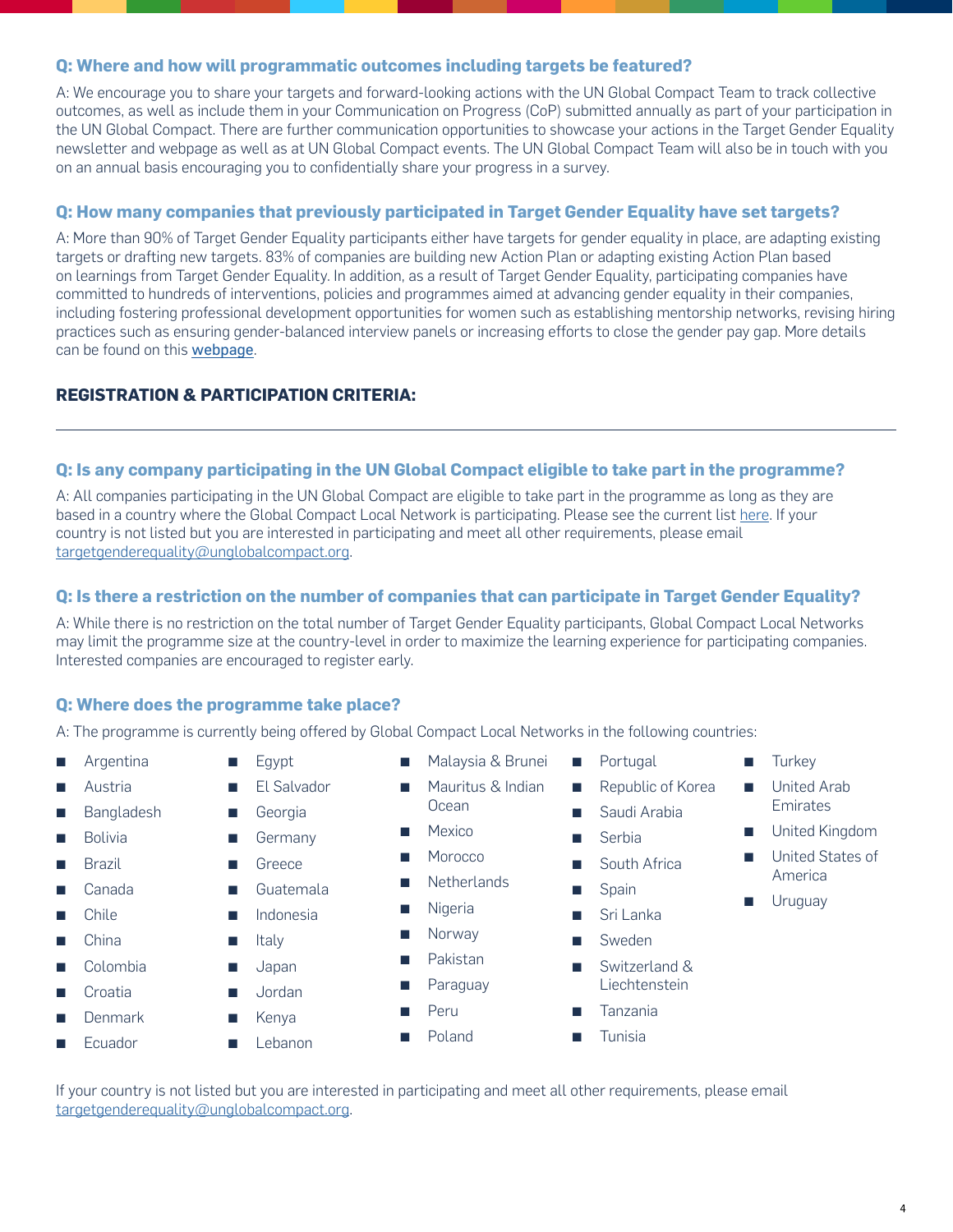# **Q: My company has offices and operations in several countries – does it make sense to join the programme in various countries at the same time?**

A: Yes. To maximize their learning experience and ensure that target setting practices reflect local context, companies are encouraged to join the programme in several countries of operations, where Target Gender Equality is offered. The WEPs Gender Gap Analysis Tool which is used at the beginning of the programme to assess performance can aggregate results for multi-national companies. In order to join in each country you need to currently be engaged with the relevant Global Compact Local Network or willing to join if required by the Network.

## **Q: My company has fewer than 100 employees. Can we join Target Gender Equality?**

A: Absolutely. In previous rounds, around 25% of participating companies are considered SMEs (Small- or medium-sized enterprises). You will be able to access case studies and good practices from companies from across sizes. Additional voluntary deep dive opportunities will be offered specifically for SMEs.

#### **Q: Can large multi-national companies join the programme?**

A: Yes. In previous rounds, around 30% of participating companies are from multi-national companies. You will be able to access case studies and good practices from companies from across sizes. Additional voluntary deep dive opportunities will be offered specifically for MNCs to unpack how to combine global, regional and local target setting efforts.

## **Q: Can non-business Global Compact participants join Target Gender Equality?**

A: While the programme is designed for business, non-business participants with expertise and knowledge relevant to Target Gender Equality are encouraged to discuss opportunities to support Target Gender Equality with their Global Compact Local Network representative.

## **Q: How can I find out which other companies in my country or industry are participating?**

A: While we will not be publicly sharing the list of participating companies before the end of the sign up period, you can browse this [webpage](https://unglobalcompact.org/take-action/target-gender-equality/participation) to see who participated in Target Gender Equality in previous years. In total, over 800 companies participated across sizes, sectors and industries.

# **Q: My company is not based in a country where there is a participating Global Compact Local Network. How can we take part in the programme?**

A: Please email [targetgenderequality@unglobalcompact.org](mailto:targetgenderequality%40unglobalcompact.org?subject=)

## **Q: How do I register to participate?**

A: Companies interested in joining the programme can fill out the registration form on the global webpage [here.](https://unglobalcompact.org/take-action/target-gender-equality/)

## **Q: I have technical difficulties or clarifying questions when completing the form. Who should I contact?**

A: Please contact your relevant Global Compact Local Network or email [targetgenderequality@unglobalcompact.org](mailto:targetgenderequality%40unglobalcompact.org?subject=)[.](mailto:resch@unglobalcompact.org)

## **REPRESENTATIVES, TIME COMMITMENT & COSTS:**

#### **Q: What is the time commitment to participate?**

A: The mandatory part of the programme includes joining an onboarding webinar for around two hours, completing the WEPs Gender Gap Analysis Tool which is estimated to take maximum one working day and will take place between July-September. From October to March three capacity-building workshops will take place requiring around half a day each. In between workshops, representatives are asked to reflect on the information shared and apply learnings to their company context using an Action Planning Guide. Additional voluntary engagement opportunities will be organized for representatives that would like to dive deeper into thematic areas and connect with their Target Gender Equality peers. Exact dates for each commitment will vary from country to country. Participating companies from past year have reported that they spent around 1-2 hours a week on average to participate in Target Gender Equality. 84% of past Target Gender Equality participants have gone beyond the mandatory requirements of the programme and engaged in additional opportunities and recommendations for actions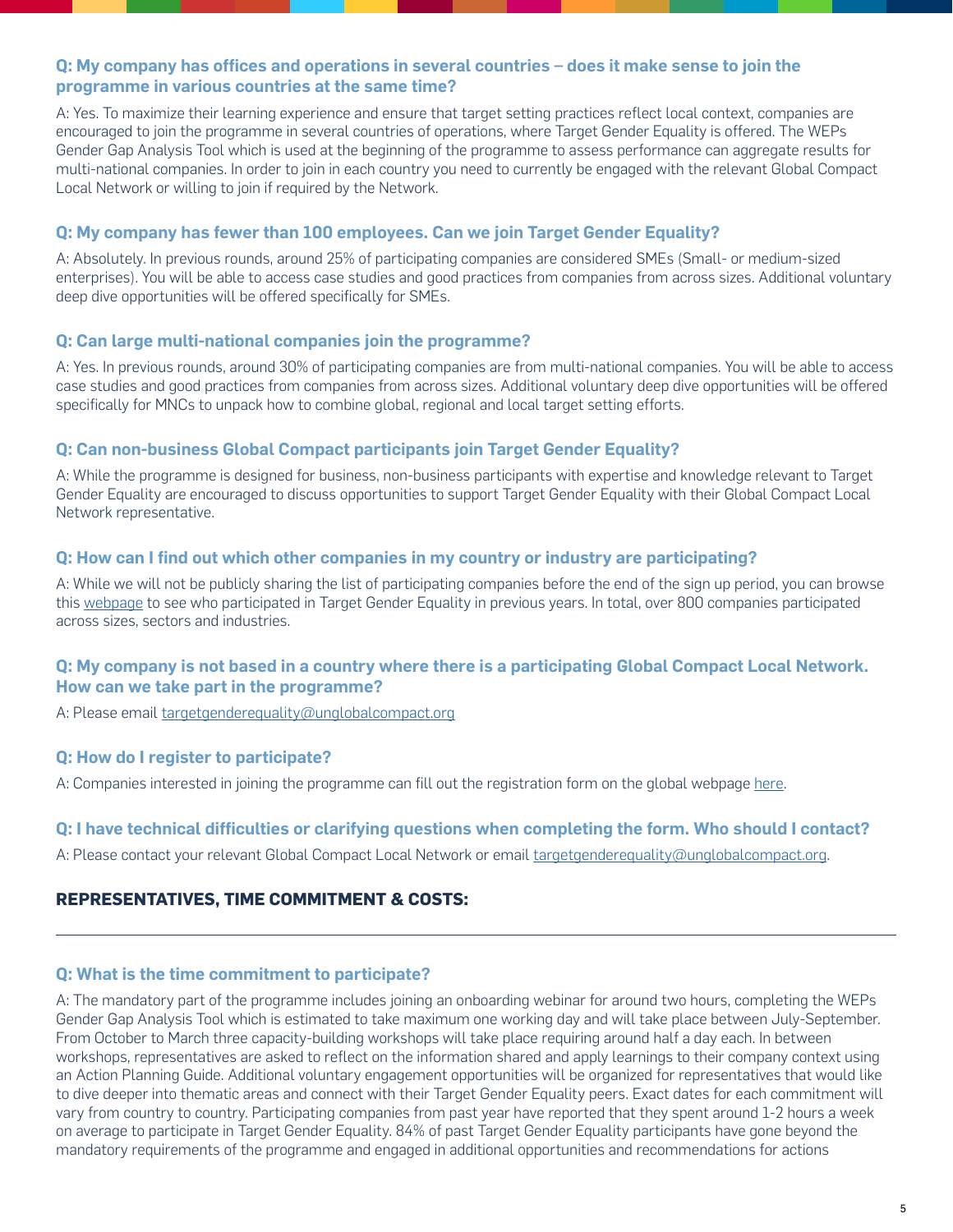# **Q: Who from our company should participate in the programme? Are there eligibility criteria that we should be aware of?**

A: All participating companies are asked to nominate two representatives to actively participate in the programme on behalf of the company. This includes attending Target Gender Equality meetings/events and coordinating with colleagues across the organization to advance Target Gender Equality objectives. Participating companies are strongly encouraged to consider diversity of perspective in terms of personal profiles, gender, corporate function and level within the organization when nominating Target Gender Equality representatives. In previous years, many representatives were part of sustainability, diversity & inclusion, human resources or communications teams.

In addition to the Target Gender Equality representatives, all participating companies are requested to nominate a top-level "Ambassador" to follow Target Gender Equality developments, provide support to the company representatives as needed, and represent the company at high-level events that are part of or related to Target Gender Equality. The Target Gender Equality Ambassador should have a direct line of communication to the CEO (e.g. Member of the C-Suite or Board). The company's CEO may also decide to take on the role of Target Gender Equality Ambassador.

23% of companies that participated in Target Gender Equality reported that they have created a dedicated Council or Working Group with members from across departments to take plans for gender equality forward. In the majority of other companies the Human Resources or Sustainability Teams hold this responsibility.

## **Q: Is there an extra cost for my company to participate?**

A: Beyond existing fees to participate in the UN Global Compact and Global Compact Local Networks, there is no additional fee to participate in Target Gender Equality. Select Global Compact Local Networks may charge a nominal fee for local Target Gender Equality participation. Please contact your Global Compact Local Network to learn more.

## **Q: Will the whole programme take place virtually?**

A: Yes. Given current circumstances, all mandatory parts of the Target Gender Equality programme will be taking place online. As the health situation improves around the world, select Global Compact Local Networks may opt to offer voluntary in-person engagement opportunities.

## **Q: Which language will the programme be facilitated in?**

A: To enable you to share your experiences and engage actively and openly with peers, experts and partners, the majority of the Target Gender Equality programme is facilitated in local languages by Global Compact Local Networks. To allow for contributions by global experts, some pieces and additional engagement opportunities might be offered in English only. Please consult your relevant Global Compact Local Network to confirm the language the programme is run in in your country of interest.

## **PROGRAMME DURATION & CONTENT:**

## **Q: What is the duration of the programme?**

A: The company registration period begins in March 2022 and concludes in June 2022. Some Global Compact Local Networks might close the registration period earlier, so we encourage you to apply as soon as possible. Programmatic activities and engagement opportunities will start in June 2022 and conclude in March 2023. Please consult your Global Compact Local Network for a detailed schedule of activities in your country.

## **Q: What activities does Target Gender Equality include?**

#### A: The programme consists of:

Onboarding (June/July): A webinar introducing you to the objectives of Target Gender Equality and allowing you to meet your peers and their motivations for joining the initiative.

Performance Analysis (June-September): Tailored facilitation of the WEPs Gender Gap Analysis Tool a free, user-friendly, and confidential online platform that helps companies to assess current policies and programmes, highlight areas for improvement, and identify opportunities to set future corporate goals and targets. Aggregate in-country results will be presented and discussed.